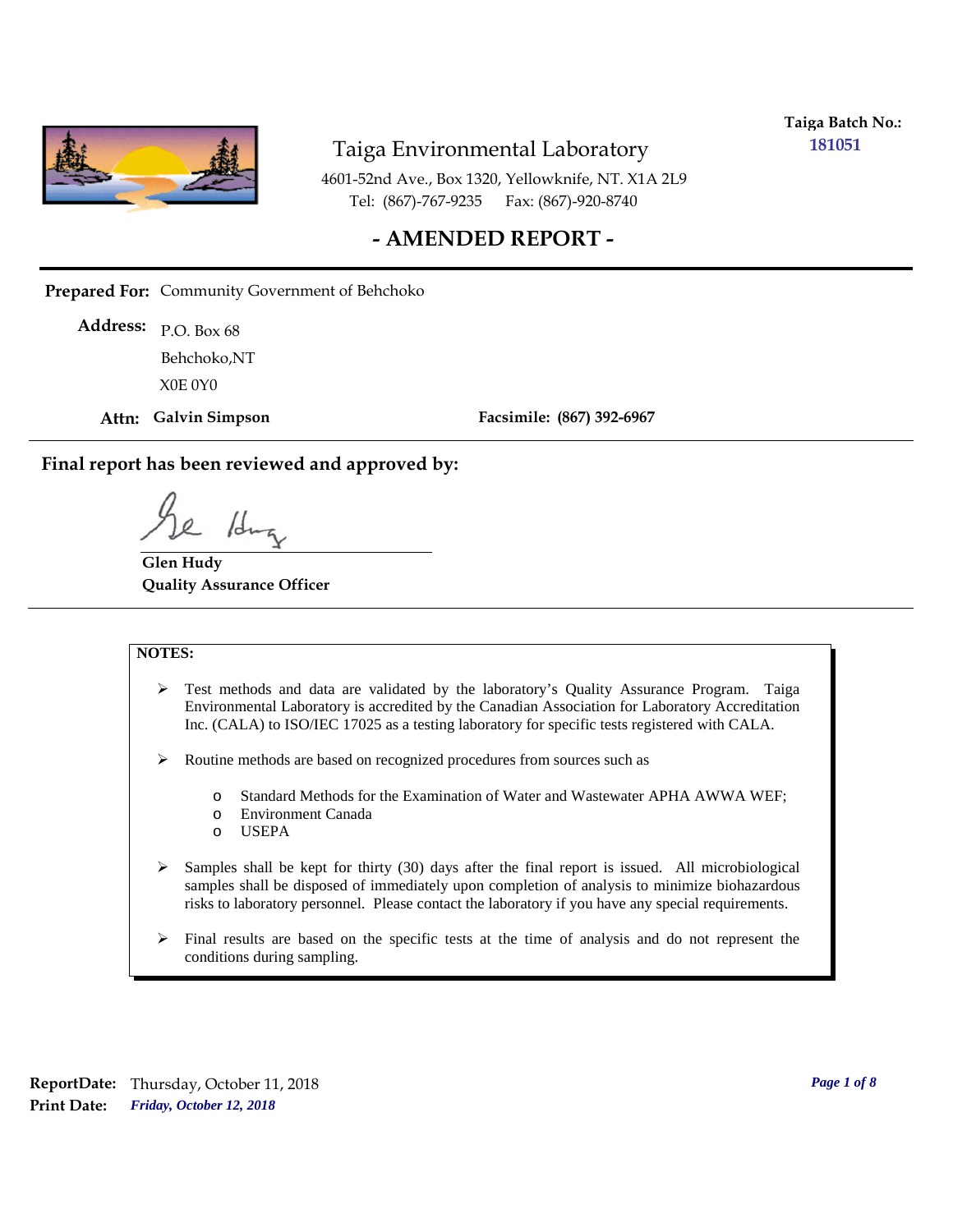

4601-52nd Ave., Box 1320, Yellowknife, NT. X1A 2L9 Tel: (867)-767-9235 Fax: (867)-920-8740

**Taiga Batch No.: 181051**

### **- CERTIFICATE OF ANALYSIS -**

#### Client Sample ID: SNP E2 Cell 1 Taiga Sample ID: 001

| <b>Report Status:</b>        | Amended               |
|------------------------------|-----------------------|
|                              | Location: Edzo Lagoon |
| <b>Sampling Time: 9:45</b>   |                       |
| Sampling Date: 26-Sep-18     |                       |
| Received Date: 26-Sep-18     |                       |
| <b>Sample Type: Sewage</b>   |                       |
| Client Project: W2014L3-0002 |                       |

| <b>Test Parameter</b>           | <b>Result</b>  | Detection<br>Limit | Units     | Analysis<br>Date | Analytical<br>Method* | Qualifer |
|---------------------------------|----------------|--------------------|-----------|------------------|-----------------------|----------|
| <b>Inorganics - Nutrients</b>   |                |                    |           |                  |                       |          |
| Ammonia as Nitrogen             | 13.1           | 0.1                | mg/L      | 04-Oct-18        | SM4500-NH3:G          |          |
| Biochemical Oxygen Demand       | 15             | 2                  | mg/L      | 26-Sep-18        | SM5210:B              |          |
| <b>CBOD</b>                     | 14             | $\overline{2}$     | mg/L      | 26-Sep-18        | SM5210:B              |          |
| Nitrogen, Total                 | 17.5           | 0.06               | mg/L      | 27-Sep-18        | ISO/TR 11905:1997(E)  |          |
| Phosphorous, Total              | 0.274          | 0.002              | mg/L      | 03-Oct-18        | SM4500-P:D            |          |
| <b>Inorganics - Physicals</b>   |                |                    |           |                  |                       |          |
| pH                              | 7.89           |                    | pH units  | 26-Sep-18        | SM4500-H:B            |          |
| Solids, Total Suspended         | 20             | 3                  | mg/L      | 27-Sep-18        | SM2540:D              |          |
| Major Ions                      |                |                    |           |                  |                       |          |
| Nitrate+Nitrite as Nitrogen     | 0.58           | 0.01               | mg/L      | 27-Sep-18        | SM4110:B              |          |
| Microbiology                    |                |                    |           |                  |                       |          |
| Coliforms, Fecal                | 25100          | 100                | CFU/100mL | 26-Sep-18        | SM9222:D              |          |
| Organics                        |                |                    |           |                  |                       |          |
| Hexane Extractable Material     | 2.0<br>$\,<\,$ | 2.0                | mg/L      | 02-Oct-18        | <b>EPA1664A</b>       |          |
| <b>Subcontracted Inorganics</b> |                |                    |           |                  |                       |          |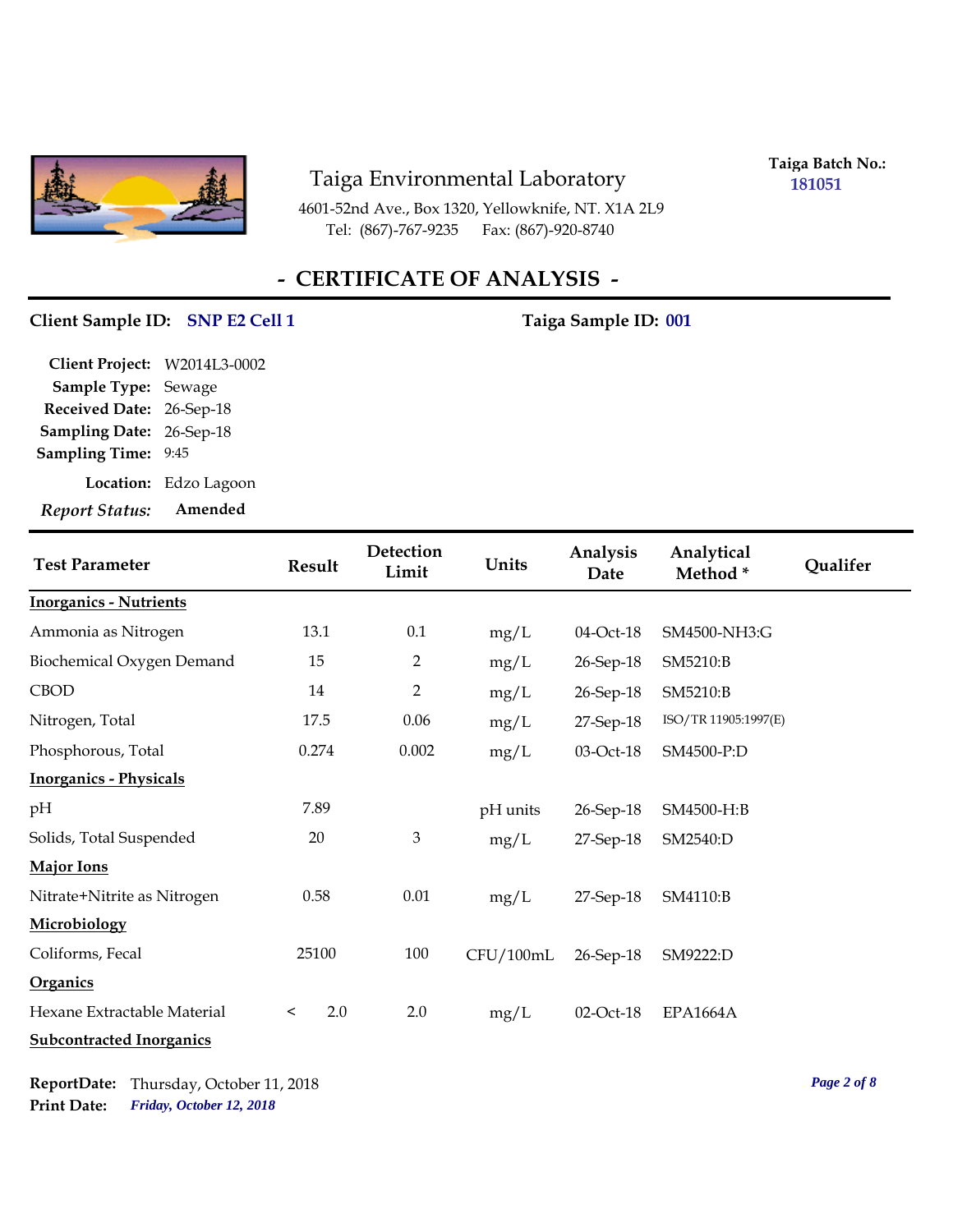

**Taiga Batch No.: 181051**

4601-52nd Ave., Box 1320, Yellowknife, NT. X1A 2L9 Tel: (867)-767-9235 Fax: (867)-920-8740

### **- CERTIFICATE OF ANALYSIS -**

| Client Sample ID: SNP E2 Cell 1 | Taiga Sample ID: 001 |          |           |           |                 |
|---------------------------------|----------------------|----------|-----------|-----------|-----------------|
| Chemical Oxygen Demand          | 96                   | 20       | mg/L      | 03-Oct-18 | APHA5220:D      |
| <b>Trace Metals, Total</b>      |                      |          |           |           |                 |
| Aluminum                        | 131                  | 5        | $\mu$ g/L | 10-Oct-18 | EPA200.8        |
| Antimony                        | 0.1                  | 0.1      | $\mu g/L$ | 10-Oct-18 | EPA200.8        |
| Arsenic                         | 0.8                  | 0.2      | $\mu g/L$ | 10-Oct-18 | EPA200.8        |
| Barium                          | 19.2                 | $0.1\,$  | $\mu g/L$ | 10-Oct-18 | <b>EPA200.8</b> |
| Beryllium                       | ~< 0.1               | 0.1      | $\mu g/L$ | 10-Oct-18 | EPA200.8        |
| Bismuth                         | < 0.2                | 0.2      | $\mu g/L$ | 10-Oct-18 | EPA200.8        |
| Boron                           | 135                  | 0.9      | $\mu g/L$ | 10-Oct-18 | <b>EPA200.8</b> |
| Cadmium                         | < 0.1                | 0.1      | $\mu g/L$ | 10-Oct-18 | EPA200.8        |
| Cesium                          | ~< 0.1               | $0.1\,$  | $\mu g/L$ | 10-Oct-18 | EPA200.8        |
| Chromium                        | 0.1                  | 0.1      | $\mu g/L$ | 10-Oct-18 | <b>EPA200.8</b> |
| Cobalt                          | 0.2                  | 0.1      | $\mu g/L$ | 10-Oct-18 | EPA200.8        |
| Copper                          | 7.1                  | 0.2      | $\mu g/L$ | 10-Oct-18 | <b>EPA200.8</b> |
| Iron                            | 135                  | 5        | $\mu g/L$ | 10-Oct-18 | <b>EPA200.8</b> |
| Lead                            | < 0.1                | 0.1      | $\mu g/L$ | 10-Oct-18 | EPA200.8        |
| Lithium                         | 7.9                  | 0.2      | $\mu g/L$ | 10-Oct-18 | <b>EPA200.8</b> |
| Manganese                       | 71.8                 | 0.1      | $\mu g/L$ | 10-Oct-18 | EPA200.8        |
| Mercury                         | < 0.01               | $0.01\,$ | $\mu$ g/L | 10-Oct-18 | EPA200.8        |
| Molybdenum                      | 0.9                  | 0.1      | $\mu g/L$ | 10-Oct-18 | <b>EPA200.8</b> |
| Nickel                          | 1.1                  | 0.1      | $\mu g/L$ | 10-Oct-18 | EPA200.8        |
| Rubidium                        | 7.2                  | 0.1      | $\mu g/L$ | 10-Oct-18 | <b>EPA200.8</b> |
| Selenium                        | ~< 0.5               | 0.5      | $\mu g/L$ | 10-Oct-18 | EPA200.8        |
| Silver                          | < 0.1                | 0.1      | $\mu g/L$ | 10-Oct-18 | EPA200.8        |
| Strontium                       | 429                  | 0.1      | $\mu$ g/L | 10-Oct-18 | <b>EPA200.8</b> |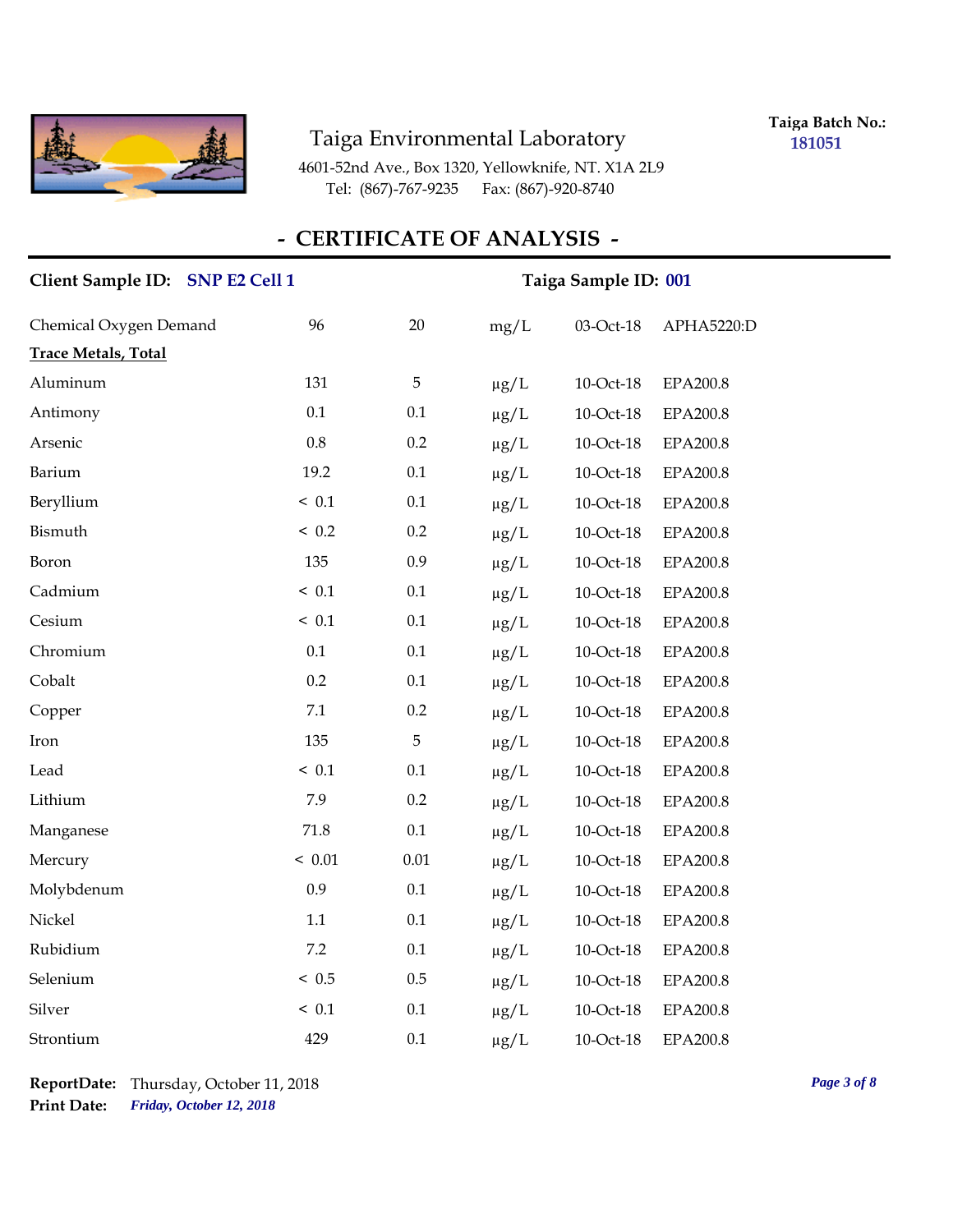

**Taiga Batch No.: 181051**

4601-52nd Ave., Box 1320, Yellowknife, NT. X1A 2L9 Tel: (867)-767-9235 Fax: (867)-920-8740

#### **- CERTIFICATE OF ANALYSIS -**

## Client Sample ID: SNP E2 Cell 1 Taiga Sample ID: 001 Thallium  $\leq 0.1$   $0.1$   $\mu$ g/L  $10$ -Oct-18 EPA200.8 Tin 10-Oct-18 EPA200.8 Titanium 1.9 0.1 µg/L 10-Oct-18 EPA200.8 Uranium 0.2 0.1 µg/L 10-Oct-18 EPA200.8 Vanadium 10.1 0.1  $\mu$ g/L 10-Oct-18 EPA200.8 Zinc 5.9 5 μg/L 10-Oct-18 EPA200.8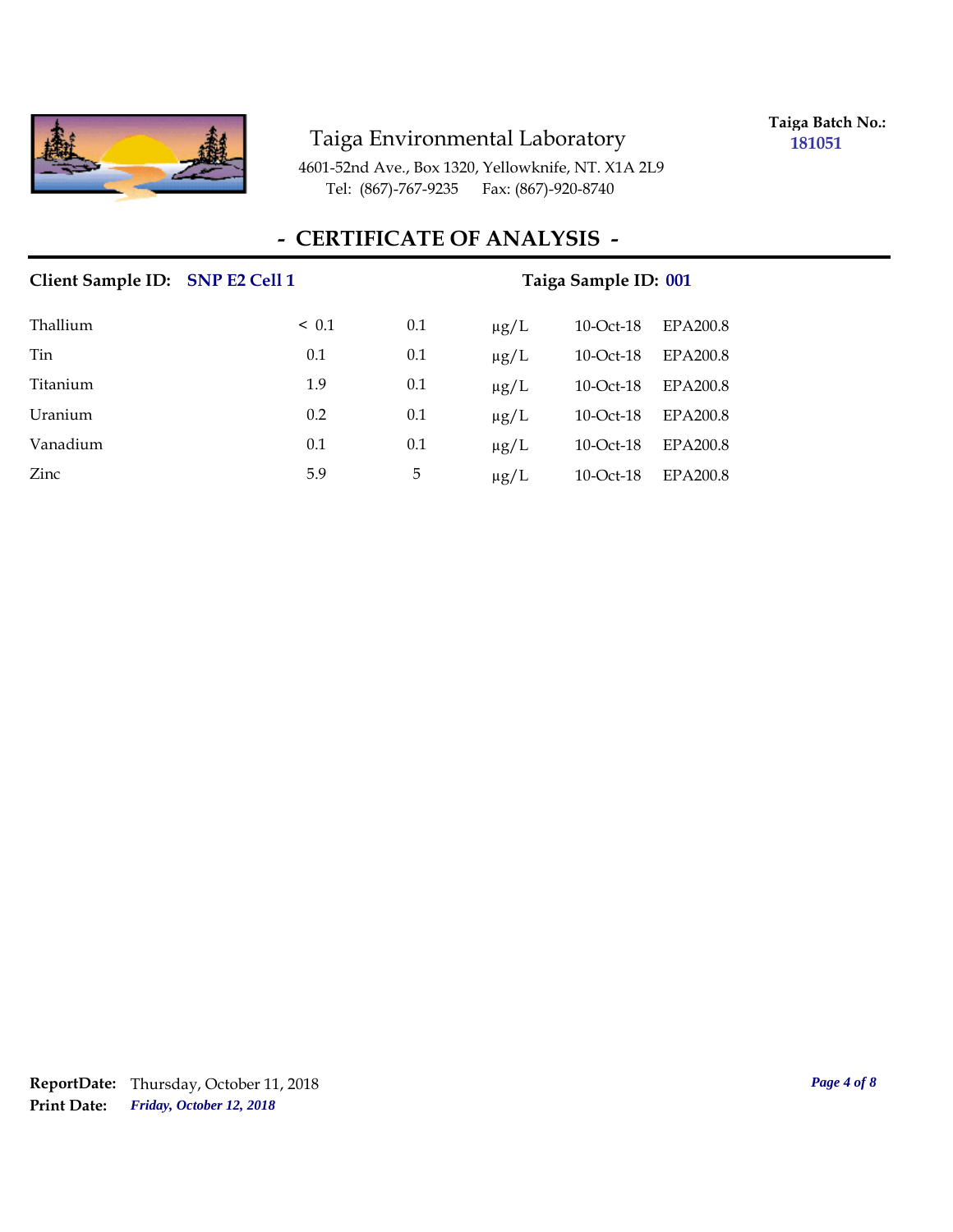

**Taiga Batch No.: 181051**

4601-52nd Ave., Box 1320, Yellowknife, NT. X1A 2L9 Tel: (867)-767-9235 Fax: (867)-920-8740

### **- CERTIFICATE OF ANALYSIS -**

### Client Sample ID: SNP E2 Cell 2 Taiga Sample ID: 002

| Location: Edzo Lagoon        |
|------------------------------|
|                              |
|                              |
| Sampling Date: 26-Sep-18     |
| Received Date: 26-Sep-18     |
|                              |
| Client Project: W2014L3-0002 |
|                              |

| <b>Test Parameter</b>           | <b>Result</b> | Detection<br>Limit | Units     | Analysis<br>Date | Analytical<br>Method* | Qualifer |
|---------------------------------|---------------|--------------------|-----------|------------------|-----------------------|----------|
| <b>Inorganics - Nutrients</b>   |               |                    |           |                  |                       |          |
| Ammonia as Nitrogen             | 21.9          | 0.005              | mg/L      | 01-Oct-18        | SM4500-NH3:G          |          |
| Biochemical Oxygen Demand       | 87            | $\overline{2}$     | mg/L      | 26-Sep-18        | SM5210:B              |          |
| <b>CBOD</b>                     | 85            | $\overline{2}$     | mg/L      | 26-Sep-18        | SM5210:B              |          |
| Nitrogen, Total                 | 25.7          | 0.06               | mg/L      | 27-Sep-18        | ISO/TR 11905:1997(E)  |          |
| Phosphorous, Total              | 1.65          | 0.002              | mg/L      | 03-Oct-18        | SM4500-P:D            |          |
| <b>Inorganics - Physicals</b>   |               |                    |           |                  |                       |          |
| pH                              | 7.44          |                    | pH units  | 26-Sep-18        | SM4500-H:B            |          |
| Solids, Total Suspended         | 72            | 3                  | mg/L      | 27-Sep-18        | SM2540:D              |          |
| Major Ions                      |               |                    |           |                  |                       |          |
| Nitrate+Nitrite as Nitrogen     | 0.39          | $0.01\,$           | mg/L      | 27-Sep-18        | SM4110:B              |          |
| Microbiology                    |               |                    |           |                  |                       |          |
| Coliforms, Fecal                | 1020000       | 10000              | CFU/100mL | 26-Sep-18        | SM9222:D              |          |
| <b>Organics</b>                 |               |                    |           |                  |                       |          |
| Hexane Extractable Material     | 7.4           | 2.0                | mg/L      | 02-Oct-18        | <b>EPA1664A</b>       |          |
| <b>Subcontracted Inorganics</b> |               |                    |           |                  |                       |          |
| Chemical Oxygen Demand          | 177           | 20                 | mg/L      | 03-Oct-18        | APHA5220:D            |          |

*Friday, October 12, 2018* **Print Date: ReportDate:** Thursday, October 11, 2018 *Page 5 of 8*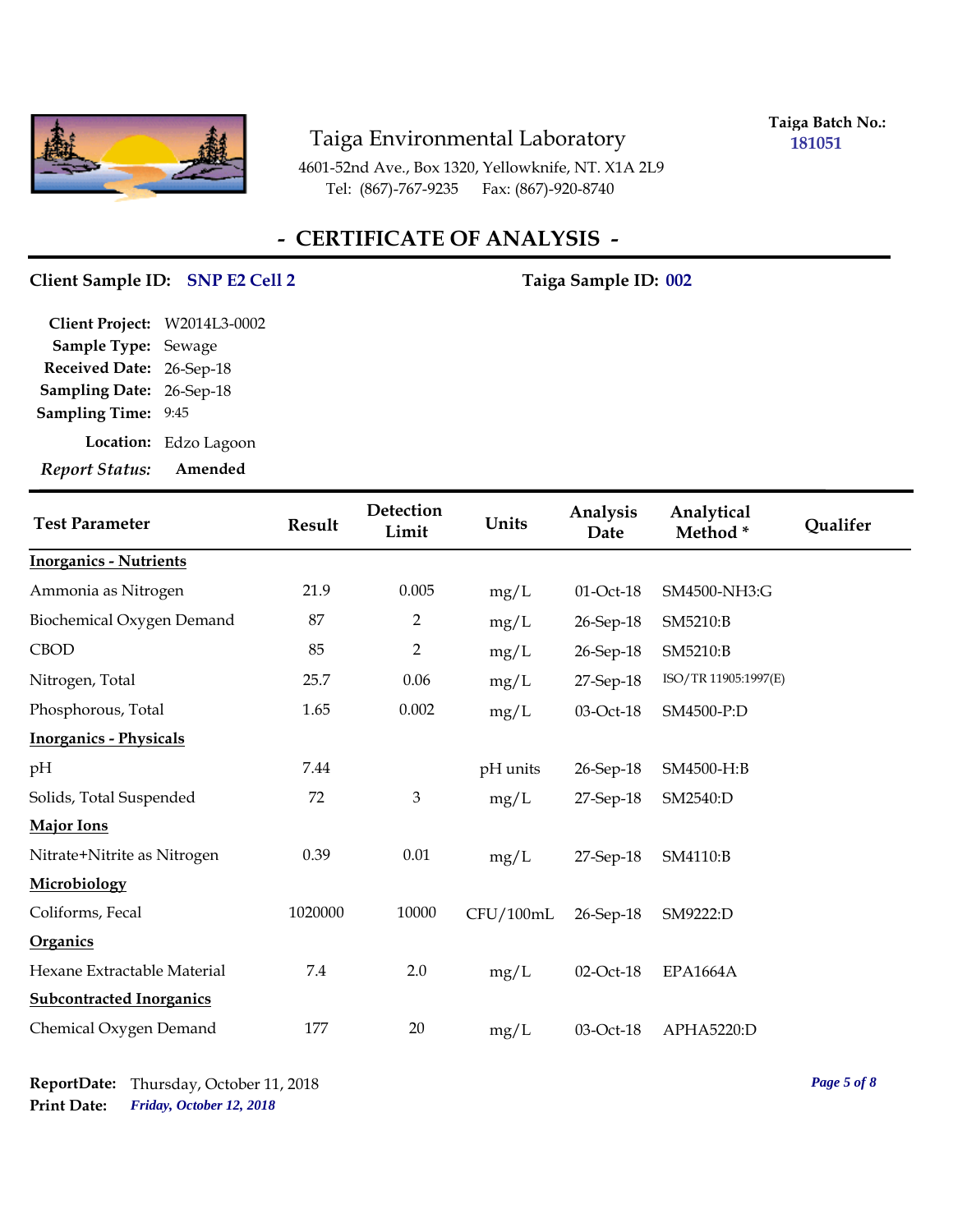

**Taiga Batch No.: 181051**

4601-52nd Ave., Box 1320, Yellowknife, NT. X1A 2L9 Tel: (867)-767-9235 Fax: (867)-920-8740

#### **- CERTIFICATE OF ANALYSIS -**

## Client Sample ID: SNP E2 Cell 2 Taiga Sample ID: 002 **Trace Metals, Total** Aluminum 1810 5 µg/L 10-Oct-18 EPA200.8 Antimony 0.3 0.1 μg/L 10-Oct-18 EPA200.8 Arsenic 1.5 0.2 µg/L 10-Oct-18 EPA200.8 Barium 52.8 0.1 µg/L 10-Oct-18 EPA200.8 Beryllium  $\leq 0.1$   $0.1$   $\mu g/L$   $10$ -Oct-18 EPA200.8 Bismuth 1.5 0.2 µg/L 10-Oct-18 EPA200.8 Boron 118 0.9 µg/L 10-Oct-18 EPA200.8  $\text{Cadmium}$   $\leq 0.1$   $\text{u}g/L$   $\leq 10\text{-Oct-18}$  EPA200.8 Cesium 0.1 0.1 µg/L 10-Oct-18 EPA200.8 Chromium 2.5 0.1 µg/L 10-Oct-18 EPA200.8 Cobalt 0.7 0.1 μg/L 10-Oct-18 EPA200.8 Copper 54.0 0.2 µg/L 10-Oct-18 EPA200.8 Iron 1650 5 μg/L 10-Oct-18 EPA200.8 Lead 1.8 0.1  $\mu g/L$  10-Oct-18 EPA200.8 Lithium 12.4 0.2 µg/L 10-Oct-18 EPA200.8 Manganese 138 0.1 μg/L 10-Oct-18 EPA200.8 Mercury 0.06 0.01 µg/L 10-Oct-18 EPA200.8 Molybdenum 0.9 0.1 µg/L 10-Oct-18 EPA200.8 Nickel 2.6 0.1 µg/L 10-Oct-18 EPA200.8 Rubidium 9.3 0.1 µg/L 10-Oct-18 EPA200.8 Selenium < 0.5 0.5 µg/L 10-Oct-18 EPA200.8 Silver  $\leq 0.1$   $0.1$   $\mu g/L$   $10$ -Oct-18 EPA200.8 Strontium 661 0.1 µg/L 10-Oct-18 EPA200.8 Thallium  $\leq 0.1$   $0.1$   $\mu$ g/L  $10$ -Oct-18 EPA200.8

*Friday, October 12, 2018* **Print Date: ReportDate:** Thursday, October 11, 2018 *Page 6 of 8*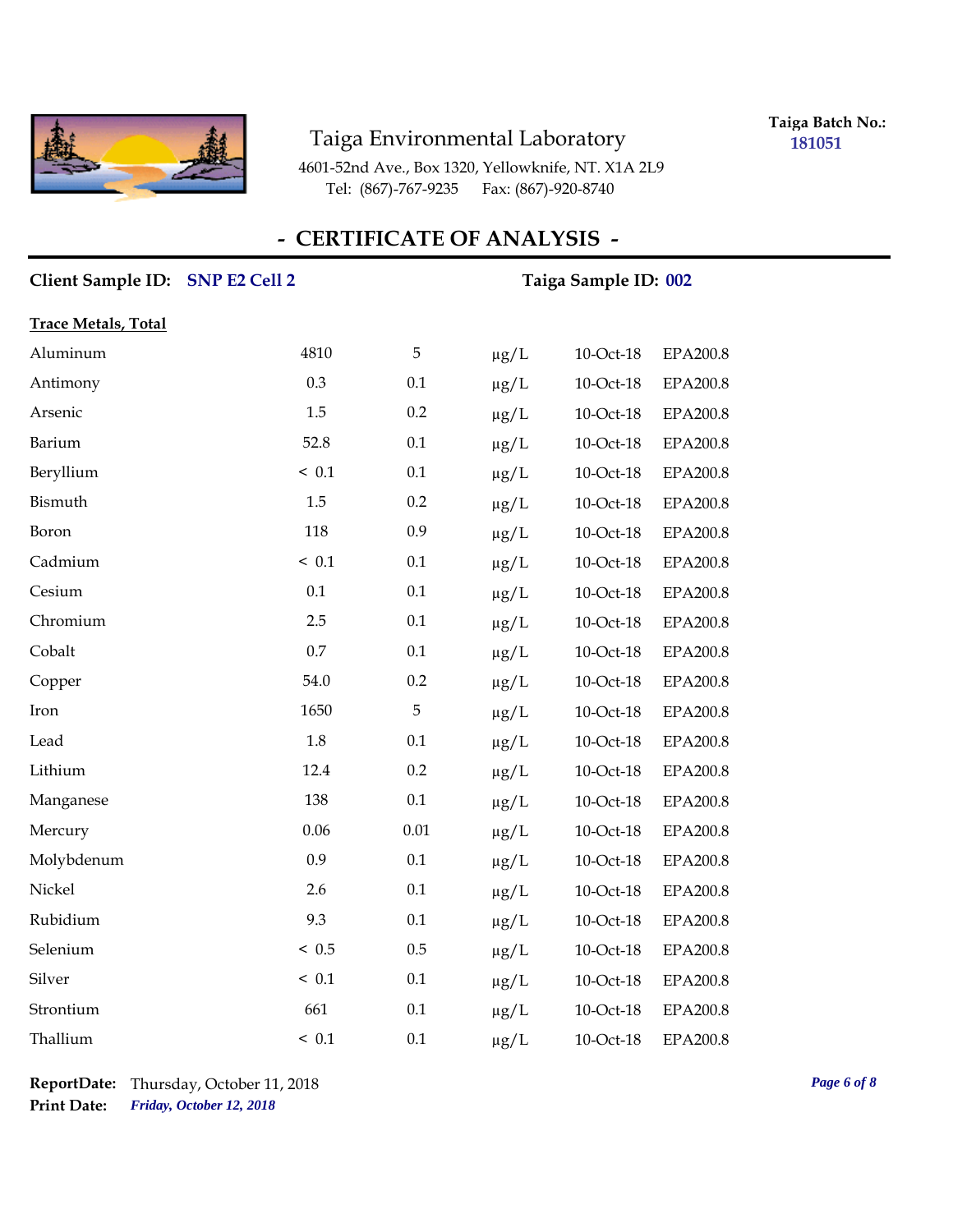

**Taiga Batch No.: 181051**

4601-52nd Ave., Box 1320, Yellowknife, NT. X1A 2L9 Tel: (867)-767-9235 Fax: (867)-920-8740

#### **- CERTIFICATE OF ANALYSIS -**

# Client Sample ID: SNP E2 Cell 2 Taiga Sample ID: 002 Tin 0.7 0.1 µg/L 10-Oct-18 EPA200.8 Titanium 68.7 0.1 µg/L 10-Oct-18 EPA200.8 Uranium 10.5 0.5 0.1  $\mu$ g/L 10-Oct-18 EPA200.8 Vanadium 2.3 0.1 µg/L 10-Oct-18 EPA200.8  $\mu$  and  $\mu$  and  $\mu$  and  $\mu$  and  $\mu$  and  $\mu$  and  $\mu$  and  $\mu$  and  $\mu$  and  $\mu$  and  $\mu$  and  $\mu$  and  $\mu$  and  $\mu$  and  $\mu$  and  $\mu$  and  $\mu$  and  $\mu$  and  $\mu$  and  $\mu$  and  $\mu$  and  $\mu$  and  $\mu$  and  $\mu$  and  $\mu$